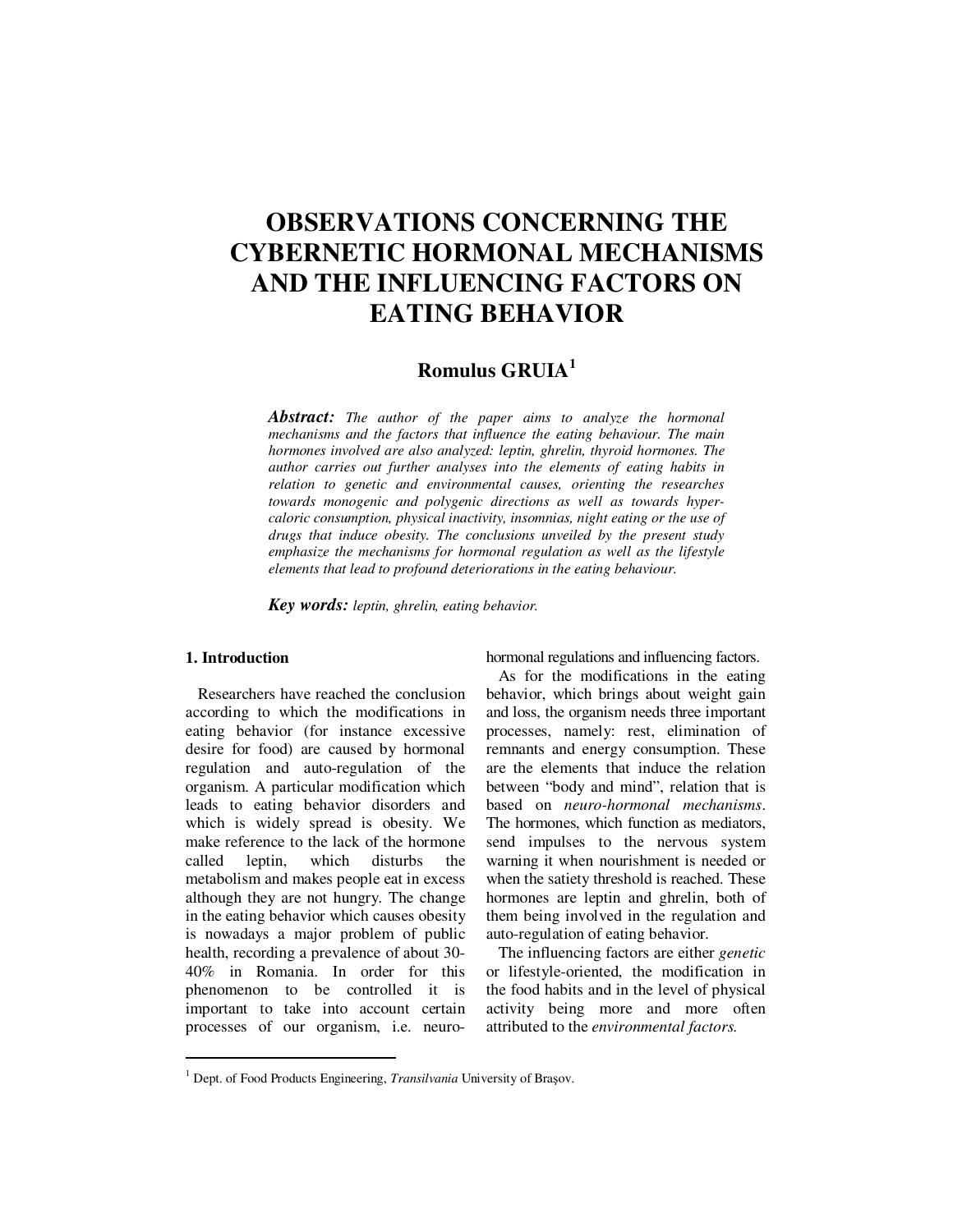#### **2. System of Neuro-Hormonal Regulation**

Once leptin has been discovered, the neuro-modulation of hunger and satiety mechanisms proved to be a complex mechanism. The main role of leptin in regulating body weight consists of sending the signal of satiety to the hypothalamus, reducing this way the food intake and the fatty deposits. Likewise, leptin plays important roles in carbohydrates metabolism, bony system development and reproduction. Unlike animals, where a deficit of leptin was noticed, the obese humans are usually resistant to leptin, having increased circular levels. In the few cases of leptin deficiency discovered in humans, leptin administration determined a reduction of food intake and significant weight loss [6], [11].

The two hormones, i.e. *leptin* and *ghrelin*, are the main actors in the cybernetic process of eating behavior regulation, more precisely in generating or ceasing the sensation of hunger. Their specificity is well known in the specialist literature [22].

Thus, the specialist literature mentions that **leptin** is a hormone secreted by the subcutaneous adipose tissue as response to the fatty deposit. Leptin is connected to the brain by alpha-melanocortin receptors inhibiting the neuropeptide Y and causing satiety. Provided the fatty level decreases, the level of leptin decreases as well and the appetite increases. Experimentally, mice, which are genetically unable to secrete leptin, turn obese because they do not recognize the "stop" command.

We must state that leptin is secreted during sleep hours, which means that 7 hours of night sleep are absolutely necessary to prevent disturbances in eating behavior. Males have lower concentrations of leptin as compared to females [10]. The lowest concentrations of leptin were recorded at noon and the highest ones at midnight [19]. The lack of sleep increases the "taste" for carbohydrates - this phenomenon is explained through the fact that the lack of sleep affects the production of leptin which, as shown before, is responsible for the state of satiety. A reduction in the level of leptin entails an increasing need to consume foods rich in carbohydrates.

**Ghrelin**, a hormone made up of twentyeight amino-acids, is secreted by the empty stomach and stimulates the appetite. In a healthy body, two-three hours after breakfast the empty stomach secrets the ghrelin which, once in the brain, commands the appetite. The eating behavior modifies, we start thinking of lunch and we soon eat. The regulation is then done, namely the food commands the level of gherlin to decrease and together with it the appetite of the respective person, as shown in Figure 1 [22].

The specific eating behavior of a person on diet increases the ghrelin level not only before meals but almost permanently and in time it erodes the will. The genetic code translates this mechanism through hunger/ starvation.

Another theory, which has been widely debated over the past few years, concerns the role of the *thyroid gland* and its relation to obesity. It seems that a direct connection between obesity and the dysfunctions of the thyroid gland has not been clearly traced. Beside a suggestive clinical picture, the causes of weight excess (especially in case of obesity) must be looked for especially in the lifestyle and nourishment of the respective person. More and more studies seem to destroy the myth of the direct relation between hypothyroidism and obesity. Actually, the contrary was proved, i.e. gaining weight brings about the inhibition of the thyroid function. The more unstable the weight, which is due to repeated diets ("yo-yo" effect: loosing weight fast - regaining the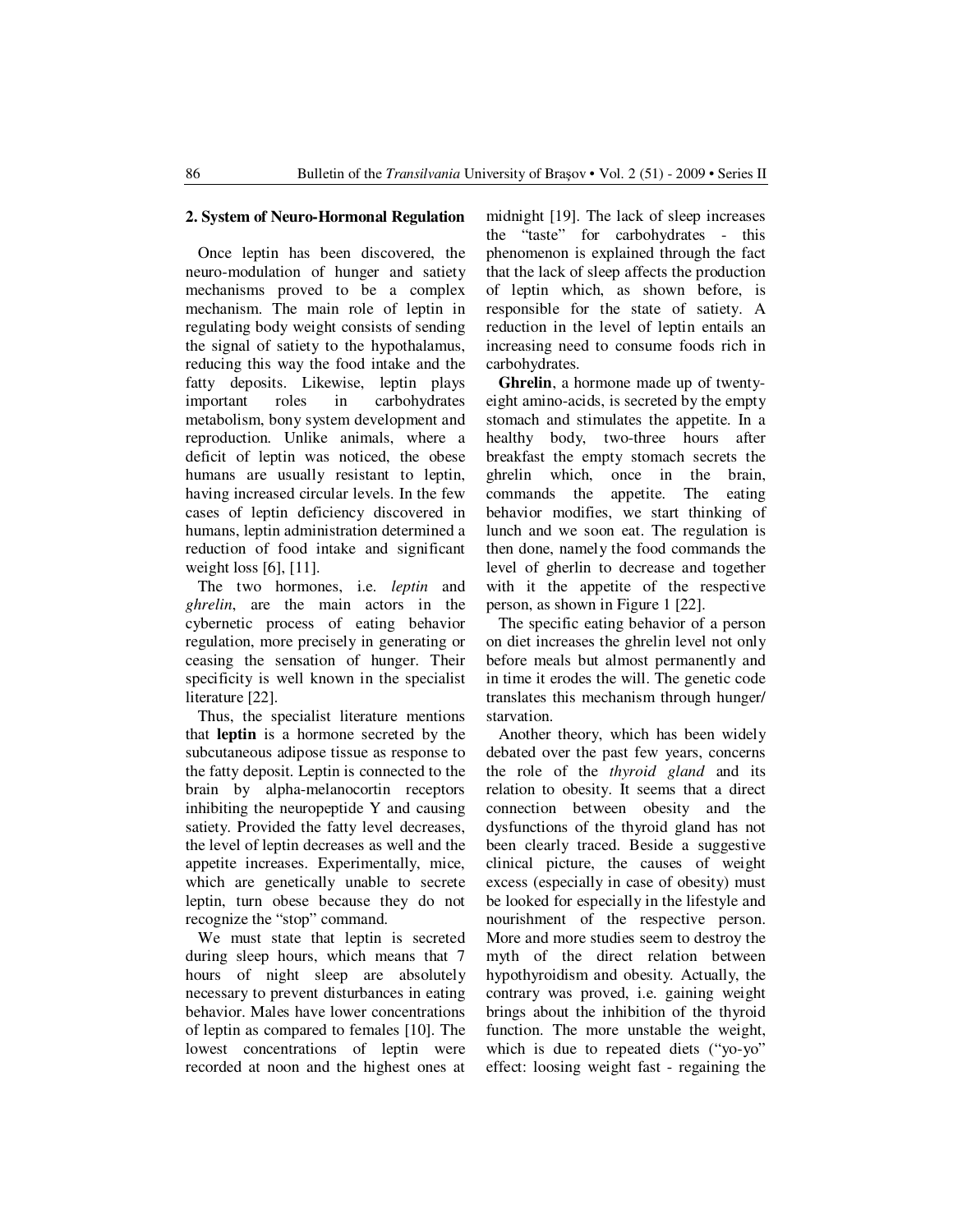initial or more weight, soon after interrupting the diet), the tighter the relation; thus, a vicious circle is formed, leptin holding an important role as a major hormone regulating the appetite and the caloric indigestion. Leptin is produced in the adipose tissue, then, through blood circulation, it goes to the brain where it gives information about the fatty deposits, according to the flow shown in Figure 1.



Fig. 1. *Neuro-hormonal regulation of the eating behavior* 

Moreover, along the human evolution, the leptin - thyroid gland relation was important for survival. During the periods of hunger the organism uses the adipose tissue as "fuel". Thus, the level of leptin that goes to the brain decreases, which leads to the decrease in the basal metabolic rate and energy consumption. If this mechanism didn't exist the occurrence of malnutrition would be faster. Therefore, the hypothyroid status is the answer the organism gives to hunger. Provided there is not enough nourishment the adipose tissues are regenerated and only when the latter have reached the previous level the "thyroid" is allowed to increase the basal metabolic rate. This is the way through which the organism recovers after periods of hunger/starvation, which are nowadays

known as "diets".

Similarly, the food excess determines, among others, the triglycerides excess, namely fats in blood that thicken the leptin, preventing it from reaching the brain. Thus, the *resistance to leptin occurs*: the brain records deficit of leptin as period of hunger and despite the continuous excessive feeding it continues to maintain the basal metabolic rate low, favoring the occurrence of overweight.

## **2.2.Regulating Mechanisms in Relation with the Adipose Tissue**

The distribution of the adipose tissue is the consequence of an interaction between genetic and environmental factors. As for the arrangement, at about 20% female and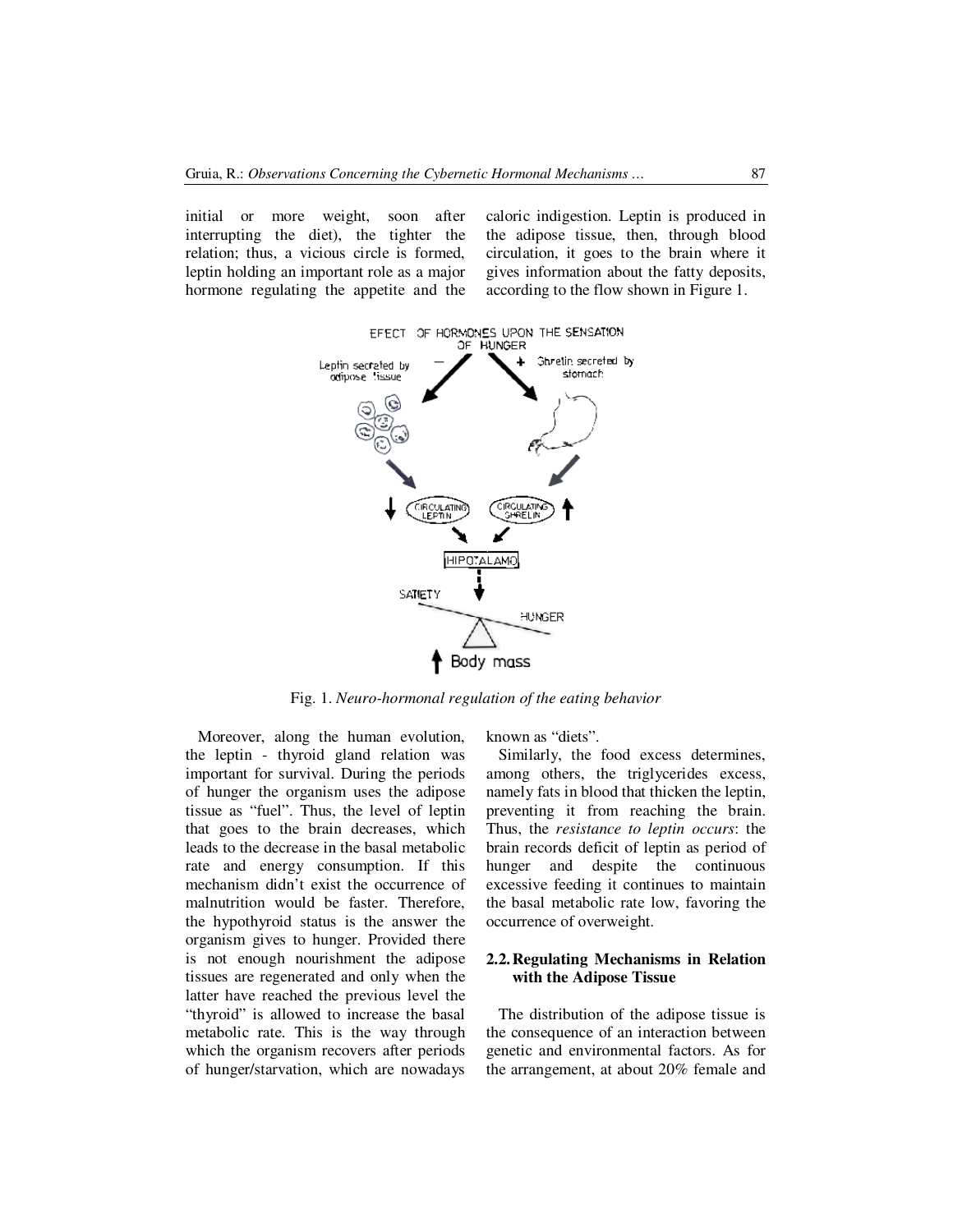2% male in perimenopause period the adipose tissue is viscerally located [16].

The secretion of leptin is directly correlated with the mass of the subcutaneous adipose tissue. The adipose cell, which was long considered inert as far as the secreting role was concerned and with exclusive role for lipids deposit, has lately revealed its capacity of secreting a multitude of substances (adipokines, cytokines) with a role in regulating the insulin-resistance, satiety, inflammation, sexual function, endothelial function etc. The most important substances are adiponectin, leptin, visfatin, resistin, omentin, tumor necrosis factor-α (TNF-α), interleukin-6 and angiotensin II [5], [8].

Obesity is characterized by an increased concentration of leptin, which might make us believe that the effects of leptin are expressed, especially the anorectic effect. Unfortunately, the hyperleptinemia within obesity and type 2 diabetes (DZ2) is characterized through leptin-resistance [7] which is similar to insulin-resistance. The role of leptin in insulin-resistance is controversially debated, the tendency being that of accepting a favoring effect of insulin-resistance [1]. Women have higher daily concentrations as compared to men, but mechanisms are not clearly detected [15].

The leptin secretion is stimulated by insulin, having a reduced effect at insulinresistant persons [12]. It seems that not only the hyper-insulin but also the hyperglycemia contribute to modulating the leptin secretion [17]. Leptin, at its turn, decreases the insulin synthesis, closing up a regulation flow.

The involvement of the adipose tissue in endocrine processes allows us to understand its role as active organ; by acting upon it, we can determine the central, cardiovascular and metabolic nervous effects. For this very reason, the adipose tissue has turned very interesting for therapeutic interventions and the future will certainly lead to the occurrence of treatments that aim especially at influencing its secreting constellation. We must have in view that the secretion presents diurnal variations and the concentration of certain adipokines modifies postprandially, depending on the food composition but especially on the way of preparation. The research data regarding the effects of benfotiamine on the concentration of adiponectin are preliminary and they call for long-term validation through studies. Nevertheless, the hypothesis is very interesting especially within the context of wellknown effects of benfotiamine in treating diabetic neuropathy [18] as well as its beneficial effects upon the function of endothelial cells [14].

#### **3. Influencing Factors in Eating Behavior**

The influencing factors are genetic, environmental and psychosocial factors that have separate or mutual influence as far as the eating behavior is concerned.

### **3.1. Genetic Factors**

The genetic factors were indicated on account of the fact that there are many persons who, despite the weight loss that followed a diet and physical exercisebased program, do not succeed in maintaining the weight obtained for a longer time. The genetic studies help us identify sub-groups of individuals who can be sensitive or resistant to certain modifications of environmental factors. For instance, researches suggested that the family environment is very likely to influence obesity [21], [23].

Within this context, studies on families and adopted twins provided significant proof regarding the genetic cause of obesity. The rate of transmission varied between 10% (at adopted twins) and 80%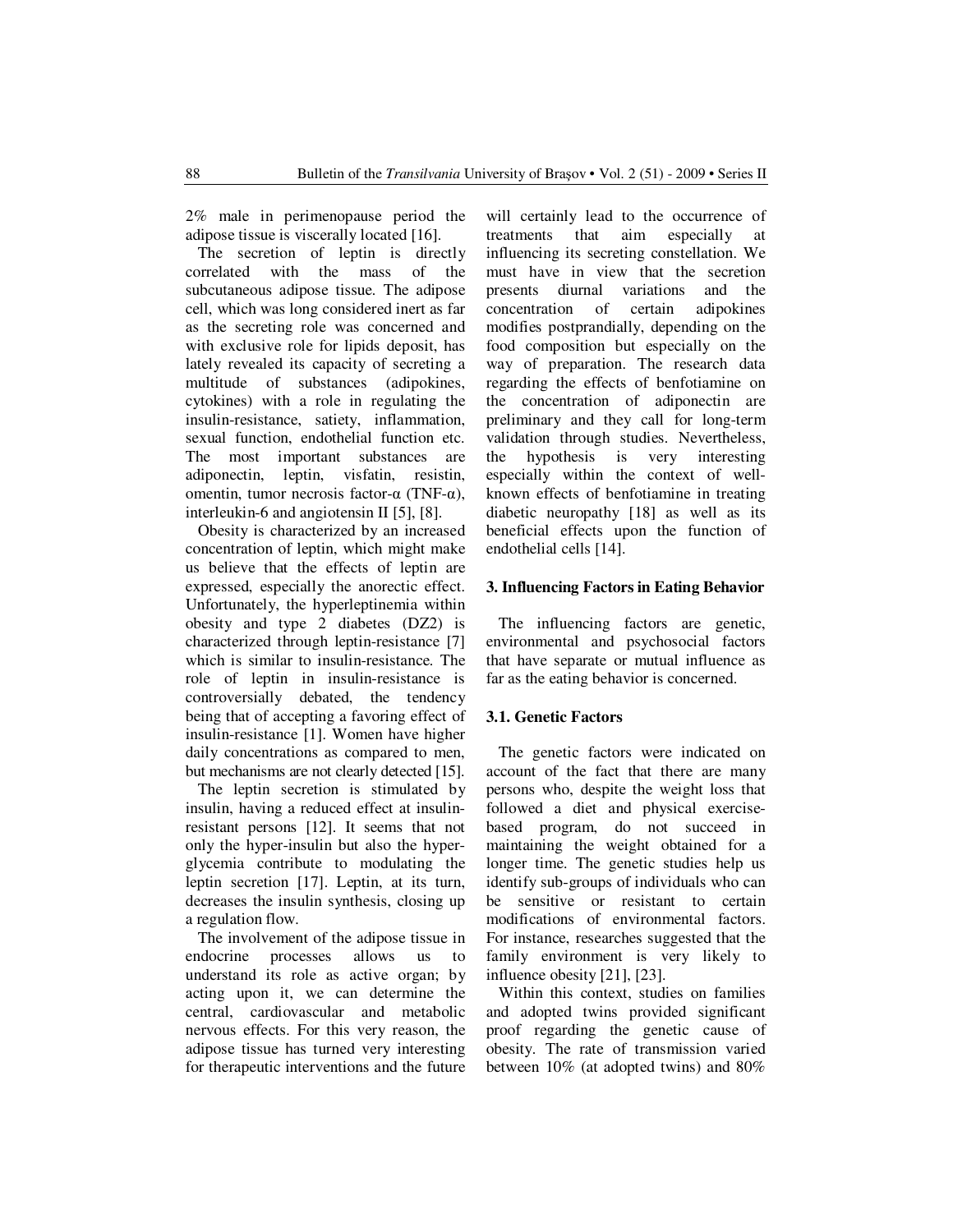(at monozygotic twins). Similarly, the studies carried out on monozygotic twins showed a concordance for hereditary predisposition of weight excess of about 0.7-0.9, as compared to dizygotic twins, in their case the concordance ranging from 0.35 to 0.45 [9], [13].

A few cases with deficit of leptin receptor were discovered; the respective individuals, despite a normal weight at birth, gained weight in the first months of life, followed by hyperfagia, hypogonadotropic hypogonadism and affection of thyrotropin secretion. The recent data suggest that about 5% of the obese children present MC4 or POMC mutations [2], [4].

The current genetic studies and the recently used technologies have enabled the discovery of new genes with potential involvement in the pathogenic character of obesity; the most commonly studied genes have been those on chromosomes 2p, 10p, 5p, 11q and 20q. The researches in the field of genetics have showed that the obesity may be the result of a single anomaly that may lead to the energy unbalance. The individual variations of the adipose tissue are determined, to a great extent, by multiple genetic factors<br>(polygenic obesity). The studies (polygenic obesity). The studies emphasized more possible loci but the chromosome 2p21 has been most frequently encountered in relation to obesity. This area of chromosome 2 includes the POMC gene as well, the mutations at this level being encountered at about 0.8% of obese children [1].

Determining genetic factors became very important once their influence was more frequently noticed at persons with severe obesity installed at young ages. Identifying key molecular elements involved in maintaining the energetic balance proved to be very interesting for conceiving new diets or diet-therapy methods. Likewise, current studies have showed that strict diets are not very efficient in the long term without a change in lifestyle, including the eating behavior.

### **3.2. Environmental Factors**

As stated before, the change of eating habits as well as of the degree of physical activity emphasize more and more frequently the environmental factors. Eating habits are a risk factor for obesity. Consuming foods rich in calories - sugary products, excess of fats, gaseous drinks with extra sweeteners - as well as the inappropriate hours for meals stand for the main causes of weight excess. In most developed countries the consumption of hypercaloric foods is abundant. Their availability in stores, fast food restaurants and their consumption at various socialcultural events favors the occurrence of obesity.

In certain ethnic groups, the incidence of obesity is increased due to specific eating habits, partially conditioned by religious customs or climatic conditions, which do not allow for the availability of foods with reduced calorie content, such as fruits and vegetables, throughout the whole year. The consumption of alcohol is another important factor involved in the etiology of the central type obesity due to an increased caloric contribution (1 gram of alcohol releases 7 calories). Smoking is often followed by the occurrence of central obesity, reversible after giving up smoking. The diminution of physical activity and a sedentary life style, encouraged by the rhythm of modern societies, generate the energetic unbalance, giving rise to a surplus of calories from foods as compared to those burned through physical effort, even at persons without an excessive energetic contribution. The relation between obesity and physical inactivity is bidirectional, the weight surplus determining at its turn the decrease of appetite for physical effort. The lack of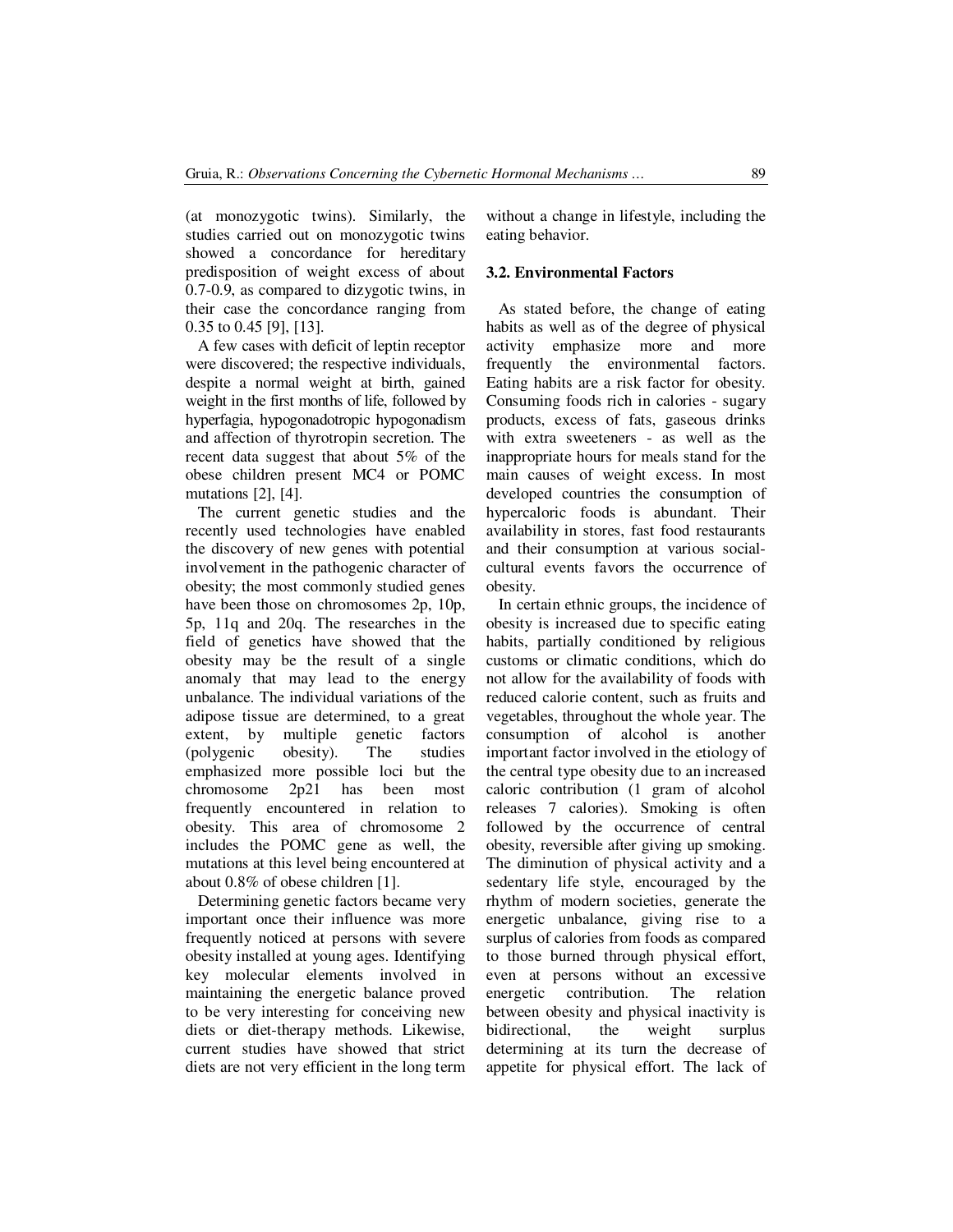physical activity was proved to be an independent risk factor for cardiovascular diseases and sugar diabetes type 2, increasing the risk of mortality.

The specificity of such eating behavior leads to obesity, its parameters being revealed in Table 1 by the specialist literature [19].

| Table 1 |
|---------|
|---------|

| Classification of obesity following the deteriorations |  |
|--------------------------------------------------------|--|
| of eating behavior                                     |  |

| <b>Item</b> | Category         | <b>IMC</b><br>[ $kg/m2$ ] | <b>Type of obesity</b> |
|-------------|------------------|---------------------------|------------------------|
|             | Overweight       | under 18.5                |                        |
| 2           | Normal           | $18.5 - 24.9$             |                        |
| 3           | Overweight       | $25.0 - 29.9$             |                        |
|             | Obesity          | $30.0 - 34.9$             |                        |
| 5           | Advanced obesity | $35.0 - 39.9$             |                        |
| 6           | Morbid obesity   | over $40.0$               | Ш                      |

#### **3.3. Psychological and Social Factors**

Lifestyle and especially the eating behavior make many obese persons no longer able to control food impulses in response to stress, depression, loneliness, anger and other emotions. This theory is NOT agreed by all specialists, since many people with normal weight have psychological problems without deteriorations of eating behavior. Moreover, obesity does not disappear once the psychological problems are solved. On the other hand, there are many categories of individuals with eating behavior disorders, such as bulimia, hyperphagia, excessive alcohol, excessive consumption of sugary products (carbohydrate-craving), episodes of excessive hunger, followed by

increased food intake, excessive nighteating.

Other psycho-social factors mentioned by researchers [3] can also cause obesity women during the pregnancy period, lactation, menopause - some drugs that decrease the rate of metabolism, stimulate the appetite and water retention (Table 2); endocrine diseases (Table 3).

The complexity of psycho-social factors leads to a de facto balance. In this sense, Friedman would say that "people have the illusion that they can control the quantity of food they consume and this is true for a short period of time, but in the long term the biological drive to eat enough and to regain normal weight almost always overcome the control over conscience".

| <b>Item</b>    | <b>Medication</b>                                       |
|----------------|---------------------------------------------------------|
|                | Tricyclic antidepressants (amitriptyline, imipramine)   |
| $\mathfrak{D}$ | Antiepileptic (carbamazepine, valproate)                |
| 3              | Antipsychotic (haloperidol, chlorpromazine)             |
|                | Corticosteroids                                         |
| 5              | Beta-adrenergic blocking agents                         |
| 6              | Serotoninergic Antagonistic (cyproheptadine, magestrol) |
| ⇁              | Certain contraceptive steroids                          |
| 8              | Insulin, sulfonylurea agents, tiazolidindions)          |

*Medicines that may lead to overweight* Table 2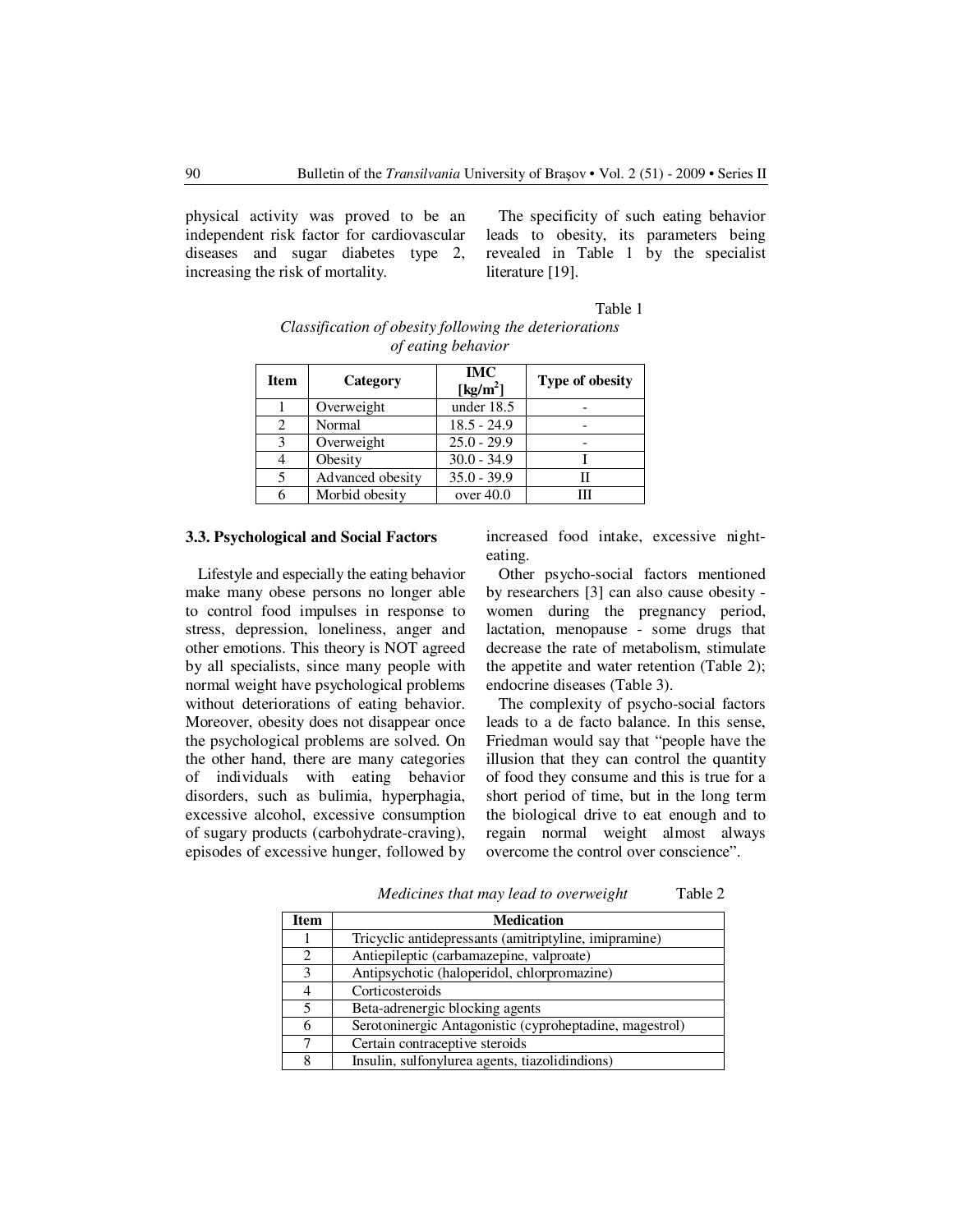| <b>Item</b>  | <b>Endocrine disease</b>     | <b>Mechanism and manifestations</b>                                                                                                                                                                                |
|--------------|------------------------------|--------------------------------------------------------------------------------------------------------------------------------------------------------------------------------------------------------------------|
| 1            | Cushing Syndrome             | Hypercortisolism and central-type obesity, which occurs through<br>the involvement of neuro-endocrin pathways (leptin, corticotropin<br>stimulating hormone, neuropeptide Y) and the sympathetic nervous<br>system |
|              | Hypothyroidism               | The metabolic rate decreases; it usually does not cause significant<br>weight excess                                                                                                                               |
| $\mathbf{3}$ | Polycystic ovary<br>syndrome | The increase in the circulating level of testosterone and<br>androstenedione and the decrease in the sex hormones binding<br>protein determine the central type obesity and insulin resistance                     |
| 4            | Hypothalamic obesity         | It is characterized by affecting the appetite and the hypothalamic<br>centers of satiety                                                                                                                           |

*Hormonal disorders that may lead to overweight* Table 3

#### **4. Conclusions**

The eating behavior is linked to the mechanisms of neuro-endocrine regulation and in particular to leptin and ghrelin hormones in the satiety - hungry relation. Excess weight is not due to the thyroid gland, but rather to lifestyle. The leptin thyroid gland relationship influences the basal metabolic rate, an eloquent example being that of diets for loosing weight. The excess of triglycerides in blood leads to leptin resistance and to overweight. The involvement of the adipose tissue in endocrine processes allows us to understand its role as an active organ. Obesity, through an increased concentration of leptin, is rather characterized by leptin resistance; as for the relation to insulin, further studies are required.

Eating behavior is influenced by genetic environmental and psycho-social factors, which have either separate or mutual action. Determining the genetic factors has become important since their influence was observed at people with severe obesity installed at young ages. The identification of key molecular components involved in maintaining the energy balance has proved to be particularly interesting for the conception of new diets and diet-therapy methods. Among the environmental factors, the hyper-caloric consumption, alcohol consumption, physical inactivity, smoking, insomnias, night eating or the use of certain drugs that favor obesity, are the lifestyle elements leading to profound deteriorations of eating behavior.

#### **References**

- 1. Barsh, G.S., Farooqi, I.S., O'Rahilly, S.: *Genetics of Body-Weight Regulation*. In: Nature **404** (2000), p. 644-651.
- 2. Challis, B.G., Pritchard, L.E., Creemers, J.W., Delplanque, J., Keogh, J.M., Luan, J., Wareham,.J., Yeo, G.S., Bhattacharyya, S., Froguel, P., White, A., Farooqi, I.S., O'Rahilly, S.: *A Missense Mutation Disrupting a Dibasic Prohormone Processing it in Pro-opiomelanocortin (POMC) Increases Susceptibility to Early-onset Obesity Through a Novel Molecular Mechanism*. In: Human Molecular Genetics **11** (2002) No. 17, p. 1997-2004.
- 3. Pencea, C., Ionescu-Tîrgovişte, C.: *Obezitatea*. In: *Tratat de Diabet Paulescu*. Bucureşti. Editura Academiei Romane, 2004, p. 710-725.
- 4. Cummings, D.E., Schwartz, M.W.: *Genetics and Pathophysiology of Human Obesity*. In: Annual Review of Microbiology (2003) No. 54, p. 453-471.
- 5. Fantuzzi, G.: *Adipose Tissue, Adipokines, and Inflammation. J Allergy*. In: The Journal of Allergy and Clinical Immunology **115** (2005) No. 5, p. 911-920.